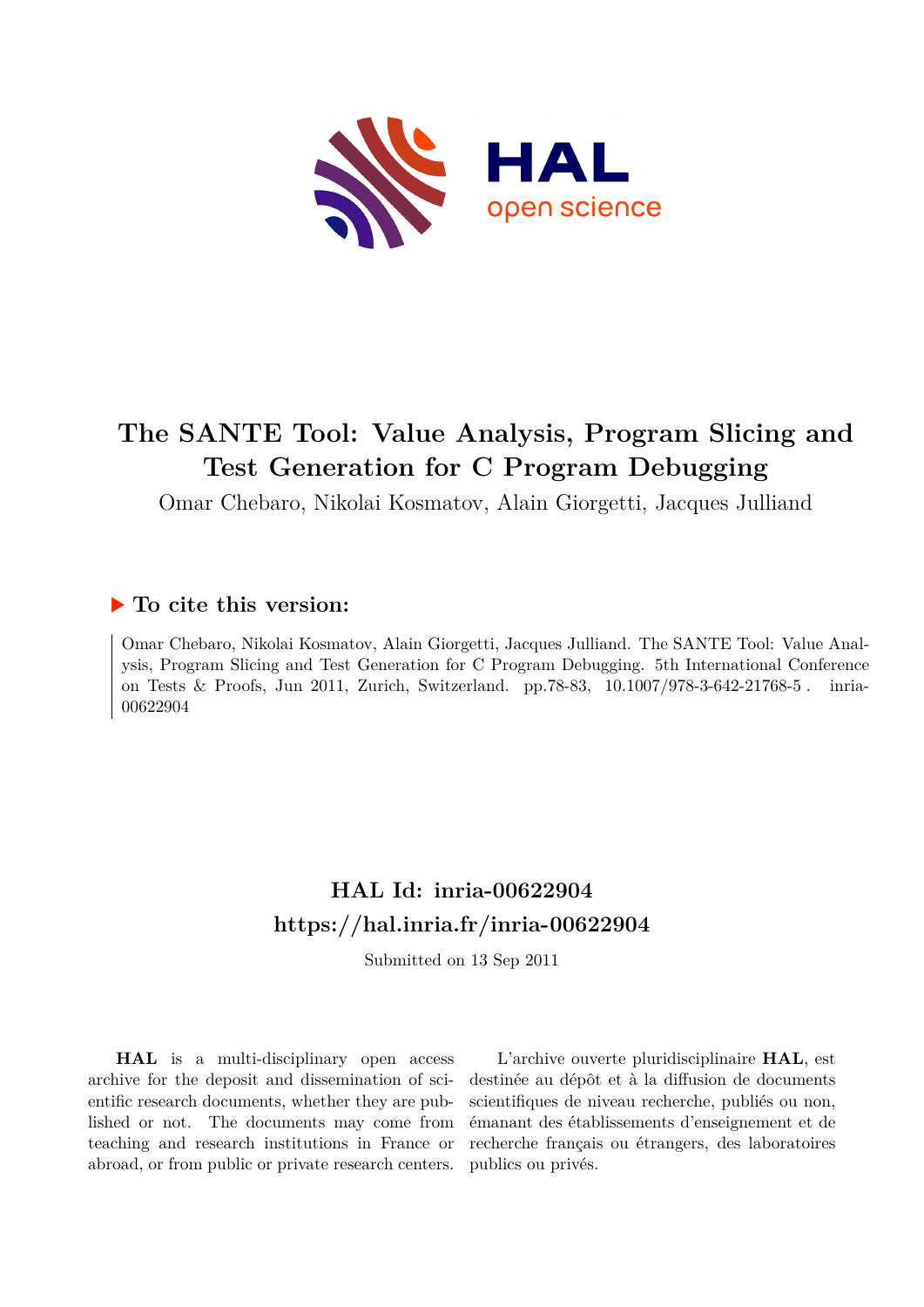# **The SANTE Tool: Value Analysis, Program Slicing and Test Generation for C Program Debugging**

Omar Chebaro $^{1,2}$ , Nikolai Kosmatov $^{1}$ , Alain Giorgetti $^{2,3}$ , and Jacques Julliand $^{2}$ 

<sup>1</sup> CEA, LIST, Software Safety Laboratory, PC 94, 91191 Gif-sur-Yvette France firstname.lastname@cea.fr

<sup>2</sup> LIFC, University of Franche-Comté, 25030 Besançon Cedex France firstname.lastname@lifc.univ-fcomte.fr

<sup>3</sup> INRIA Nancy - Grand Est, CASSIS project, 54600 Villers-lès-Nancy France

**Abstract.** This short paper presents a prototype tool called SANTE (Static ANalysis and TEsting) implementing an original method combining value analysis, program slicing and structural test generation for verification of C programs. First, value analysis is called to generate alarms when it can not guarantee the absence of errors. Then the program is reduced by program slicing. Alarmguided test generation is then used to analyze the simplified program(s) in order to confirm or reject alarms.

**Keywords:** static analysis, program slicing, all-paths test generation, run-time errors, alarm-guided test generation.

# **1 Introduction**

Software validation remains a crucial part in software development process. Software testing accounts for about 50% of the total cost of software development. Automated software validation is aimed at reducing this cost. The increasing demand on software validation has motivated much research and two major techniques have improved in recent years, static and dynamic analysis. They arose from different communities and evolved along parallel but separate tracks. Traditionally, they were viewed as separate domains. However, static and dynamic analysis have complementary strengths and weaknesses and combining them is of significant interest for program debugging.

This paper presents our tool called SANTE (Static ANalysis and TEsting) combining value analysis, program slicing and structural testing for the verification of C programs. In [1], we described an earlier version of the SANTE method combining value analysis and structural testing for C program debugging. The method used value analysis to report alarms of possible run-time errors (some of which may be false alarms), and test generation to confirm or to reject them. The method produced for each alarm a diagnostic that can be safe for a false alarm, bug for an effective bug confirmed by some input state, or unknown if it does not know whether this alarm is an effective error or not. Experimental results showed that the combined method is better than each technique used independently. It is more precise than a static analyzer and more efficient in terms of time and number of detected bugs than a concolic structural testing tool used alone, or even guided by the exhaustive list of alarms for all potentially threatening statements.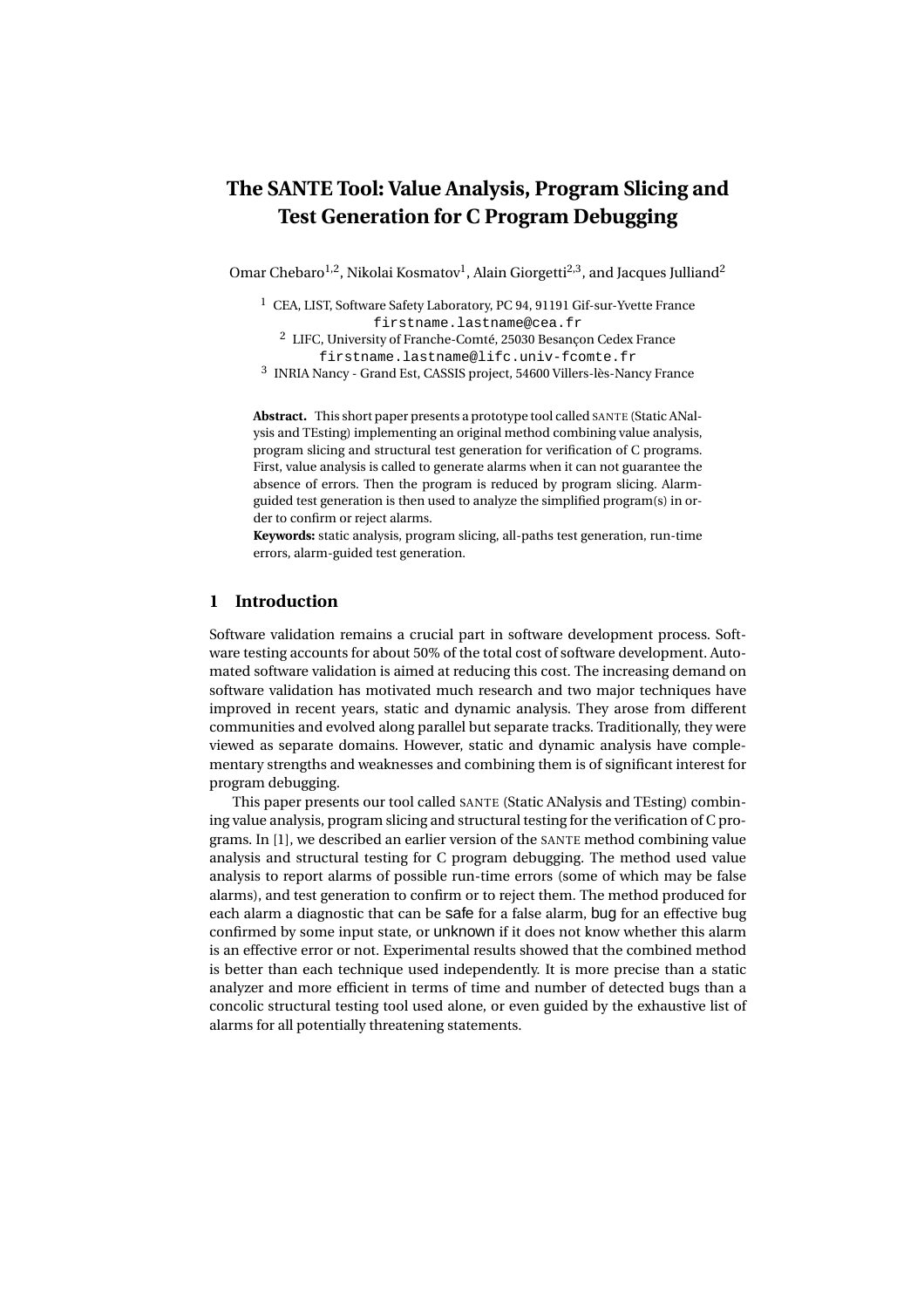

**Fig. 1.** SANTE Debugging Process

In the new version of the SANTE tool presented in this paper, we add program slicing to our combination in order to simplify and reduce the source code before test generation. Program slicing [2] is a technique for decomposing programs based on data and control-flow information with respect to a given slicing criterion (e.g. one or several program statements). We present two different usages of program slicing. First program slicing is performed one time with respect to the set of all alarms. Second program slicing is performed *n* times, once with respect to each alarm (*n* is the number of alarms).

Our implementation uses FRAMA-C, a framework for static analysis of C programs, and PATHCRAWLER, a structural test generation tool. FRAMA-C [3] is being developed in collaboration between CEA LIST and the ProVal project of INRIA Saclay. Its software architecture is plug-in-oriented and allows fine-grained collaboration of analysis techniques. Static analyzers are implemented as plug-ins and can collaborate with one another to examine a C program. FRAMA-C is distributed as open source with various plug-ins (i.e. value analysis, dependency analysis, program slicing, weakest precondition, ...). Developed at CEA LIST, PATHCRAWLER [4–6] is a test generation tool for C functions respecting the *all-paths criterion,* which requires to cover all feasible program paths, or the *k-path criterion,* which restricts the generation to the paths with at most *k* consecutive iterations of each loop.

The paper is organized as follows. Section 2 describes our tool and its implementation. Section 3 provides some perspectives and concludes.

## **2 The** SANTE **tool on a running example**

This section demonstrates how, given a C program *p* and its execution context, the SANTE tool applies *value analysis*, *program slicing* and *dynamic analysis* for its debugging (see Fig. 1). This process is fully-automatic. The *execution context*, or *precondition*, defines value ranges for acceptable inputs of *p* and relationships between them. We illustrate each step of the method on the example of Fig. 2a. Given a string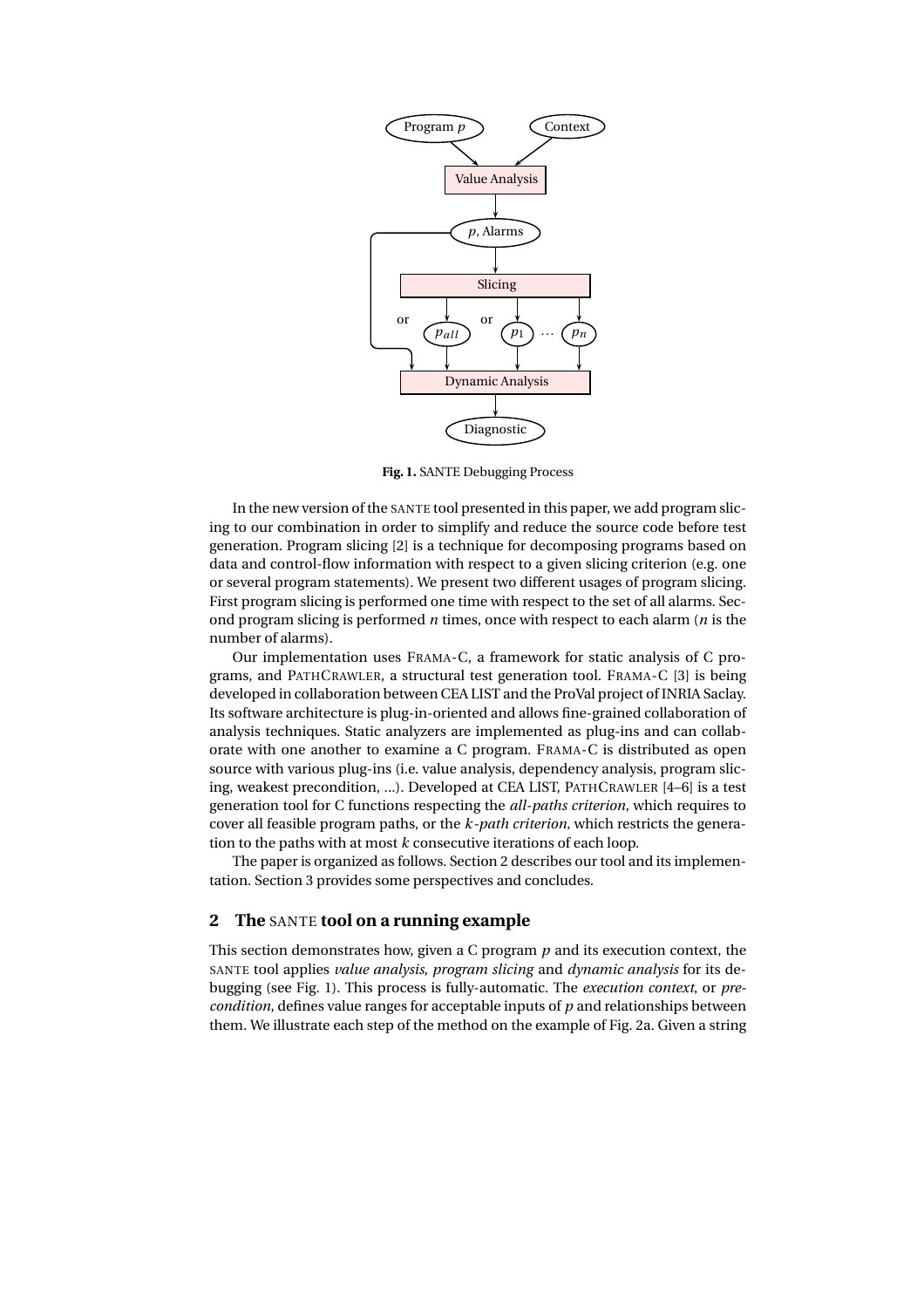```
0 int eurocheck ( char *
s t r ) {
1 unsigned char sum;
2 char c [ 9 ] [ 3 ] = { "ZQ" , "YP" , "XO" ,
3 \qquad \text{ ``W\!N''}\text{ }, ``W\!M''}\text{ }, ``UL''}\text{ }, ``TK''}\text{ }, ``SI''}\text{ }, ``RI''}\text{ }; \text{ } \text{ } 34 unsigned char checksum [12];
5 int i = 0, len = 0;
6 if (\text{str}[0] > = 97 \&\& \text{str}[0] < = 122)7 str [0] -=32; // capitalize
8 if (\text{str}[0] \lt' I' || \text{str}[0] \gt' Z')9 return 2; / / invalid char
10 if (strlen (str) != 12)
11 return 3; / / wrong length
12 len = strlen(str);13 checksum [i] = str [i];
14 for (i = 1; i <len; i + +) {
15 if (str [i]<48 | | str [i]>57)
16 return 4; //not a digit
17 checksum [i] = str[i]-48}
18 sum=0;
19 for (i = 1; i <len; i + +)
20 sum + = checksum [ i ];
21 while (sum>9)
22 sum = ((sum/10) + (sum\%10));23 for (i=0; i < 9; i++)24 if (checksum [0] = = c [ i ] [0])
25 break ;
26 if (sum! = i)27 return 5; / / wrong checksum
28 return 0 ; } / /OK
                                             0 int eurocheck ( char *
s t r ) {
                                            1 unsigned char sum;
                                            2 char c [9] [3] = { "ZQ", "YP", "XO", ""WN" , "WI" , "UL" , "TK" , "SJ " , "RI " } ;
                                            4 unsigned char checksum [12];
                                            5 int i = 0, len = 0;
                                            60 / /@ assert ( \ valid ( s t r + 0 ) ) ;
                                            6 if (\text{str}[0] > = 97 \&\& \text{str}[0] < = 122)7 str[0] = 32;8 if (\text{str}[0] \lt' I' || \text{str}[0] \gt' Z')9 return 2;
                                            10 if (strlen (str) != 12)
                                            11 return 3;
                                            12 len = strlen(str);130 / /@ assert ( \ valid ( s t r+ i ) ) ;
                                            13 checksum [i] = str [i];
                                            14 for (i = 1; i <len; i + +){
                                            150 / /@ assert ( \ valid ( s t r+ i ) ) ;
                                            15 if (str[i]<48 | | str[i]>57)
                                            16 return 4;
                                            17<sub>0</sub> //@ assert (\valid (checksum+i));
                                            17 checksum [i] = str[i]-48}
                                            18 sum=0;
                                            19 for (i = 1; i <len; i + +)
                                            200 / /@ assert ( \ valid (checksum+ i ) ) ;
                                            20 sum+=checksum [i];
                                            21 while (sum>9)
                                            22 sum = ((sum / 10) + (sum \% 10));23 for (i = 0; i < 9; i + 1)
                                            24 if (checksum [0] == c [i] [0])25 break ;
                                            26 if (sum!= i)
                                            27 return 5;
                                            28 return 0;}
```
**a)** Function eurocheck **b)** Function eurocheck with alarms

**Fig. 2.** Running example before and after value analysis

str representing the serial number of a euro banknote, this function determines whether the serial number is valid or not. Such a number normally contains one letter followed by several digits. We define the precondition for the function eurocheck as:

str is NULL or a zero-terminated string.

#### **2.1 Step 1: Value analysis**

SANTE starts by applying value analysis (see Fig. 1) to eliminate as many potential threats as possible. When the risk of a run-time error cannot be excluded by the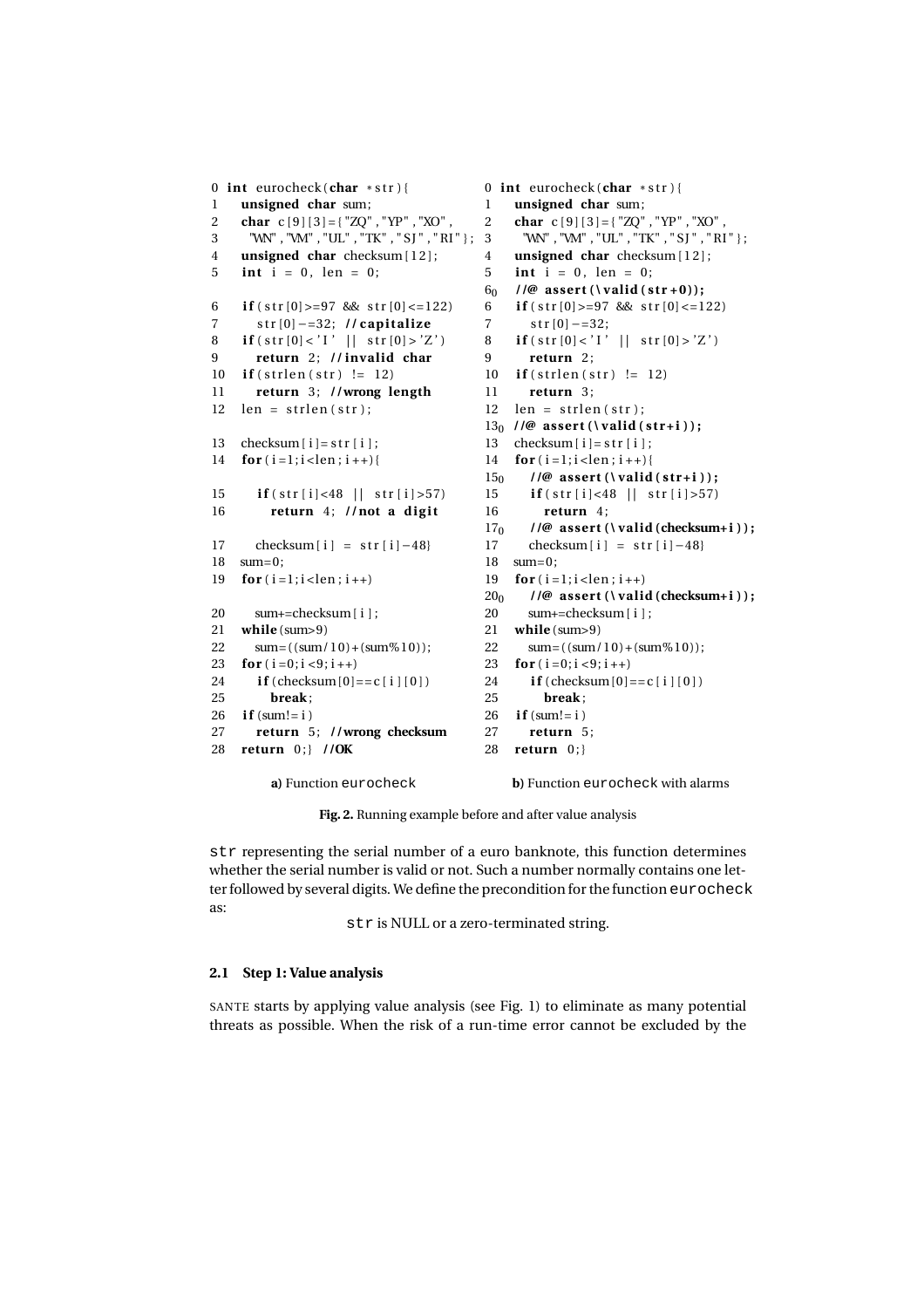```
0 void eurocheck(char *str){
5 int i, len:
60 / /@ assert \ valid ( s t r +0);
6 if \left( \text{str} \left[ 0 \right] \right) = 97 && str \left[ 0 \right] < = 122) 6
7 str[0] = 32;8 if (\text{str}[0] < 'I' | \text{str}[0] > 'Z')9 return ;
10 if (strlen (str) != 12)
11 return ;
12 len = strlen(str);14 for (i = 1; i <len; i + +) {
15<sub>0</sub> //@ assert \valid(str+i);
15 if (str [i]<48 | | str [i]>57)
16 return ; } }
                                          0 void eurocheck(char *str){
                                          5 int i, len;
                                          6<sub>1</sub> if (0 \geq \text{length}(str))6<sub>2</sub> error ();
                                          63 else
                                                 if (\text{str}[0] > = 97 \&\text{str}[0] < = 122)7 str [0] -= 32;
                                          8 if (\text{str}[0] < 'I' | \text{str}[0] > 'Z')9 return ;
                                          10 if (strlen (str) != 12)
                                          11 return ;
                                          12 len = strlen(str);14 for (i = 1; i <len; i + +){
                                          15<sub>1</sub> if (i >= length (str))
                                          15<sub>2</sub> error ();
                                          153 else
                                          15 if (str [i]<48 | | str [i]>57)
                                          16 return ; } }
   a) The slice without error branches b) The slice with error branches
```
**Fig. 3.** The slice with respect to line 15, before and after adding error branches

(overapproximated) sets of possible values of variables for some statement, value analysis reports a threat for this statement, that is also called an *alarm.* In other words, value analysis proves the absence of errors for some potential threats and computes a set of alarms reporting the remaining threats. Our implementation uses the value analysis plug-in of FRAMA-C.

For the program of Fig. 2a, value analysis returns five alarms for (the statements at) lines 6, 13, 15, 17 and 20. At line 6, we are reading the first character  $str[0]$ . This alarm is a bug since str can be empty. At line 13, value analysis reports that str[i] may be an out-of-bound access. This alarm is a false alarm because if the length of str is not equal to 12, the program will return wrong length at line 11 and the execution will never reach line 13. At line 15, the alarm reported is also a false alarm. Here value analysis does not unroll all iterations, it is configured to unroll the first two iterations and then it approximates. Same for the alarms at line 17 and line 20.

Technically, the FRAMA-C value analyzer marks each alarm by an annotation printed just before it using the assert keyword (see Fig. 2b). For instance, at line 15, the overapproximated set of values calculated for i contains values greater than the length of str and the annotation

## **/ /@ assert ( \ valid ( s t r+ i ) ) ;**

is added just before line  $15$  (see line  $15<sub>0</sub>$  in Fig. 2b) to report that the array access str[i] may be out-of-bound. The reader will find more information on the ACSL annotation language used by FRAMA-C in [3].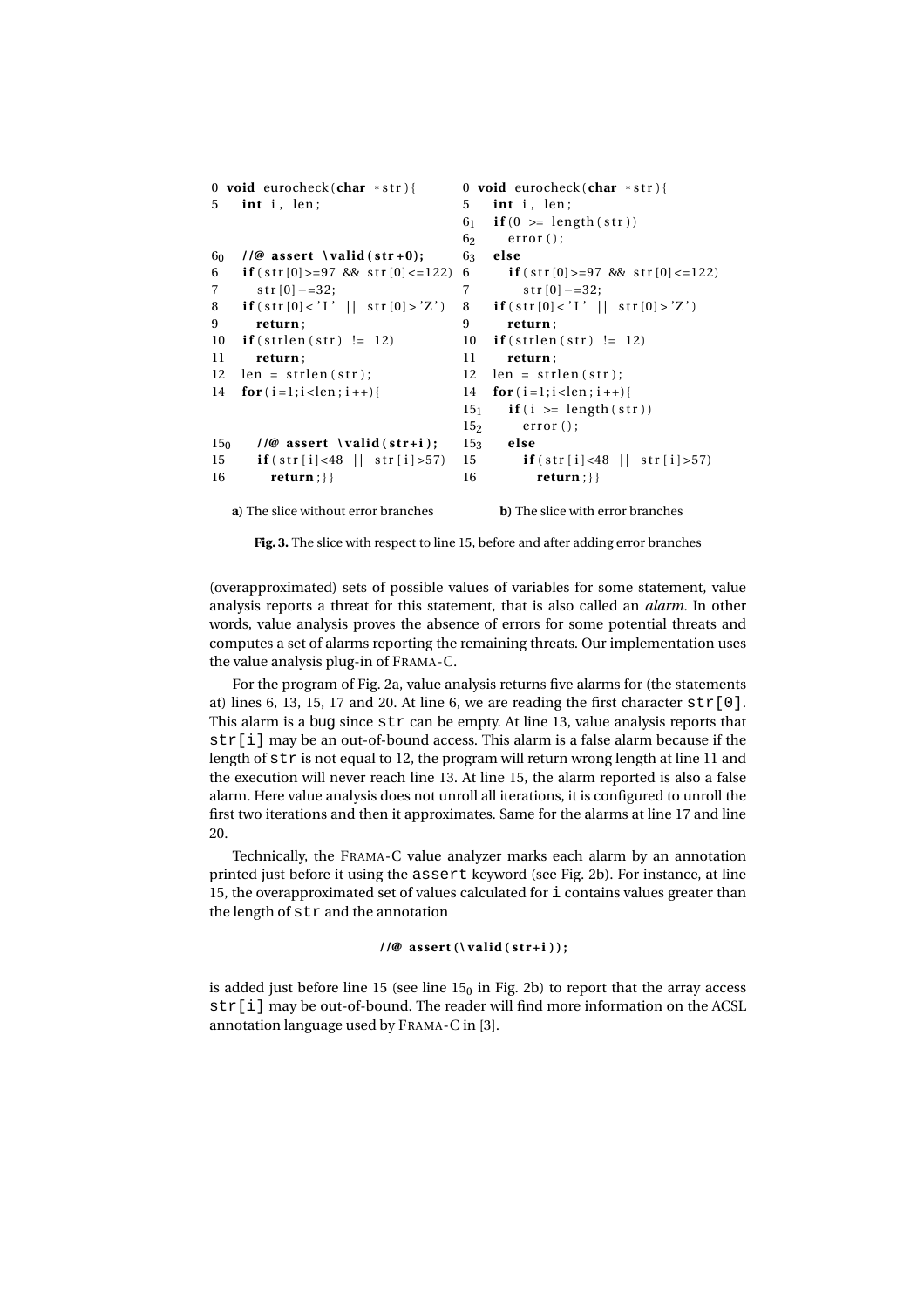#### **2.2 Step 2: Program slicing**

The second step automatically simplifies the program by program slicing. In this tool demostration, we show three different ways to simplify the program *p*.

- 1. The program *p* is directly analyzed by dynamic analysis without any simplification by program slicing. The earlier version of the SANTE method presented in [1] was limited to this unique option. Its main drawback is that dynamic analysis on a large non-simplified program may take much time or not terminate, leaving a lot of alarms unknown.
- 2. Program slicing is applied once and the slicing criterion is the set of all alarms of *p* (formally speaking, the set of threatening statements containing these alarms). We obtain one simplified program  $p_{all}$  containing the same threats as the original program  $p$ . Then dynamic analysis is applied to  $p_{all}$  (see Fig. 1). Dynamic analysis is executed only once and runs faster than for *p* since it is applied to its simplified version  $p_{all}$ . For the running example,  $p_{all}$  contains only 18 lines.
- 3. Let *n* be the number of alarms in *p*. Program slicing is performed *n* times, once with respect to each alarm  $a_i$ , producing simplified programs  $p_i$  ( $1 \le i \le n$ ). Then dynamic analysis is called *n* times to analyze the *n* resulting programs  $p_i$ (see Fig. 1). The advantage of this option is producing for each alarm *a<sup>i</sup>* the minimal slice  $p_i$  preserving the threatening statement of  $a_i$ . For the running example, we obtain five slices whose sizes vary from 3 to 16 lines. Fig. 3a shows an example of a slice for the threat in line 15.

### **2.3 Step 3: Dynamic analysis**

Program slicing is followed by the last step, dynamic analysis, applied to all simplified programs. Dynamic analysis tries to activate each potential threat, i.e. to cover execution paths in which the associated alarms are triggered. This step produces for each alarm a diagnostic: safe, bug or unknown.

In our implementation, we use the PATHCRAWLER tool [5] whose method is similar to the *concolic testing* [7], also called *dynamic symbolic execution.* Given the C source code of the function under test, the generator explores program paths in a depth-first search using symbolic and concrete execution.

Technically, in order to force test generation to activate potential errors on each feasible program path in *p*, we add special *error branches* into the source code of *p* in the following way. For each alarm, its threatening statement, say

```
threatStatement ;
```
is automatically replaced by the following branching statement:

```
if ( errorCondition )
  error();
else
  threatStatement ;
```
where the condition determines if the error reported by the alarm occurs. For the running example, the result is shown in Fig. 3b. Test generation is then executed for